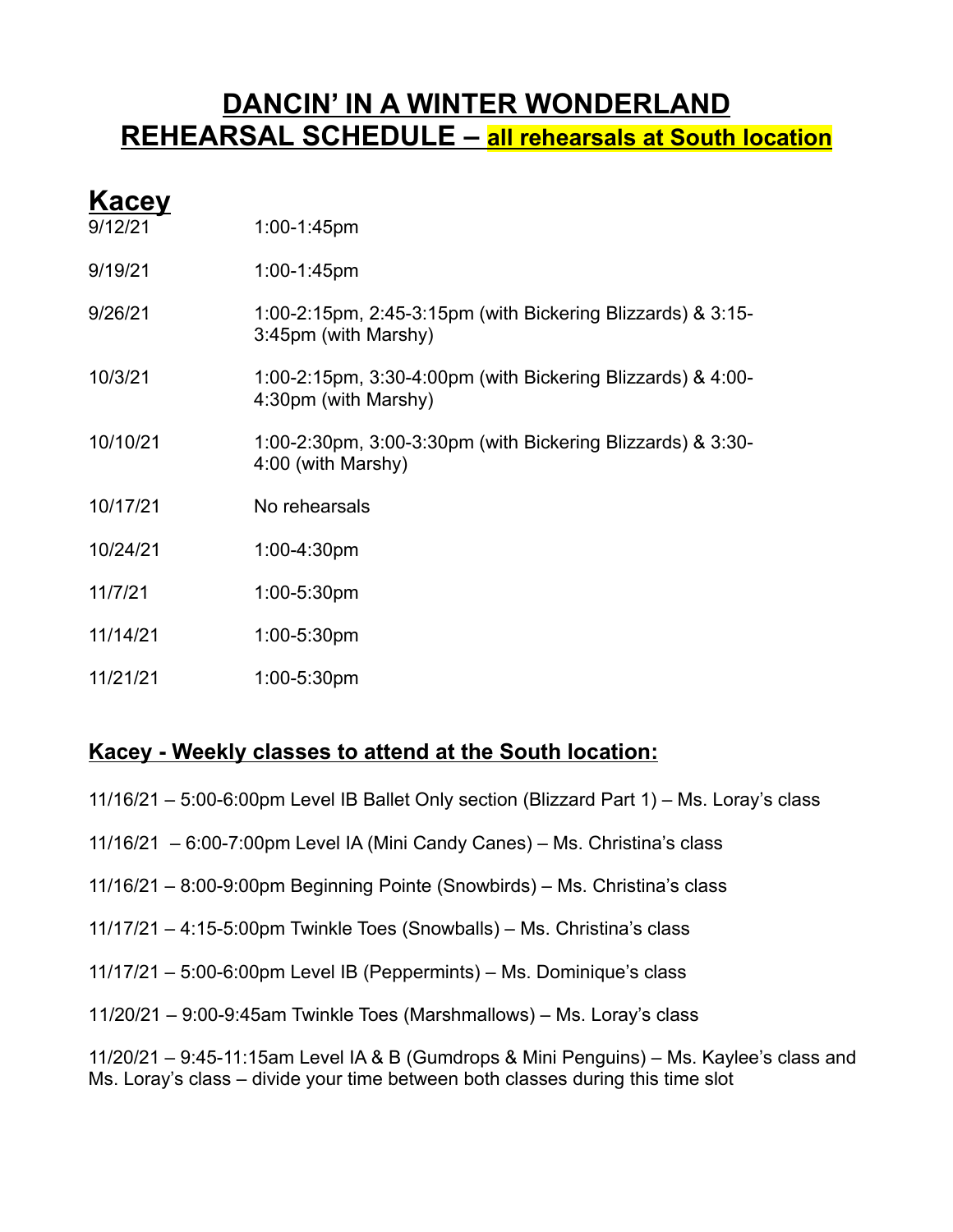| <b>Alex</b> |                                                     |
|-------------|-----------------------------------------------------|
| 9/12/21     | 1:00-1:45pm                                         |
| 9/19/21     | $1:00-1:45$ pm                                      |
| 9/26/21     | 1:00-2:15pm, 2:45-3:15pm (with Bickering Blizzards) |
| 10/3/21     | 2:15-3:00pm, 3:30-4:00pm (with Bickering Blizzards) |
| 10/10/21    | 1:45-2:30pm, 3:00-3:30pm (with Bickering Blizzards) |
| 10/17/21    | No rehearsals                                       |
| 10/24/21    | 1:00-2:30pm, 3:00-3:30pm (with Bickering Blizzards) |
| 11/7/21     | 1:00-5:30pm                                         |
| 11/14/21    | 1:00-5:30pm                                         |
| 11/21/21    | 1:00-5:30pm                                         |

#### **Alex - Weekly classes to attend at the South location:**

11/16/21 – 5:00-6:00pm Level IB Ballet Only section (Blizzard Part 1) – Ms. Loray's class 11/16/21 – 6:00-7:00pm Level IA (Mini Candy Canes) – Ms. Christina's class 11/17/21 – 4:15-5:00pm Twinkle Toes (Snowballs) – Ms. Christina's class 11/18/21 – 7:00-8:00pm Contemporary II (Candy Canes) – Ms. Loray's class 11/20/21 – 9:45-11:15am Level IA & B (Gumdrops) – Ms. Kaylee's class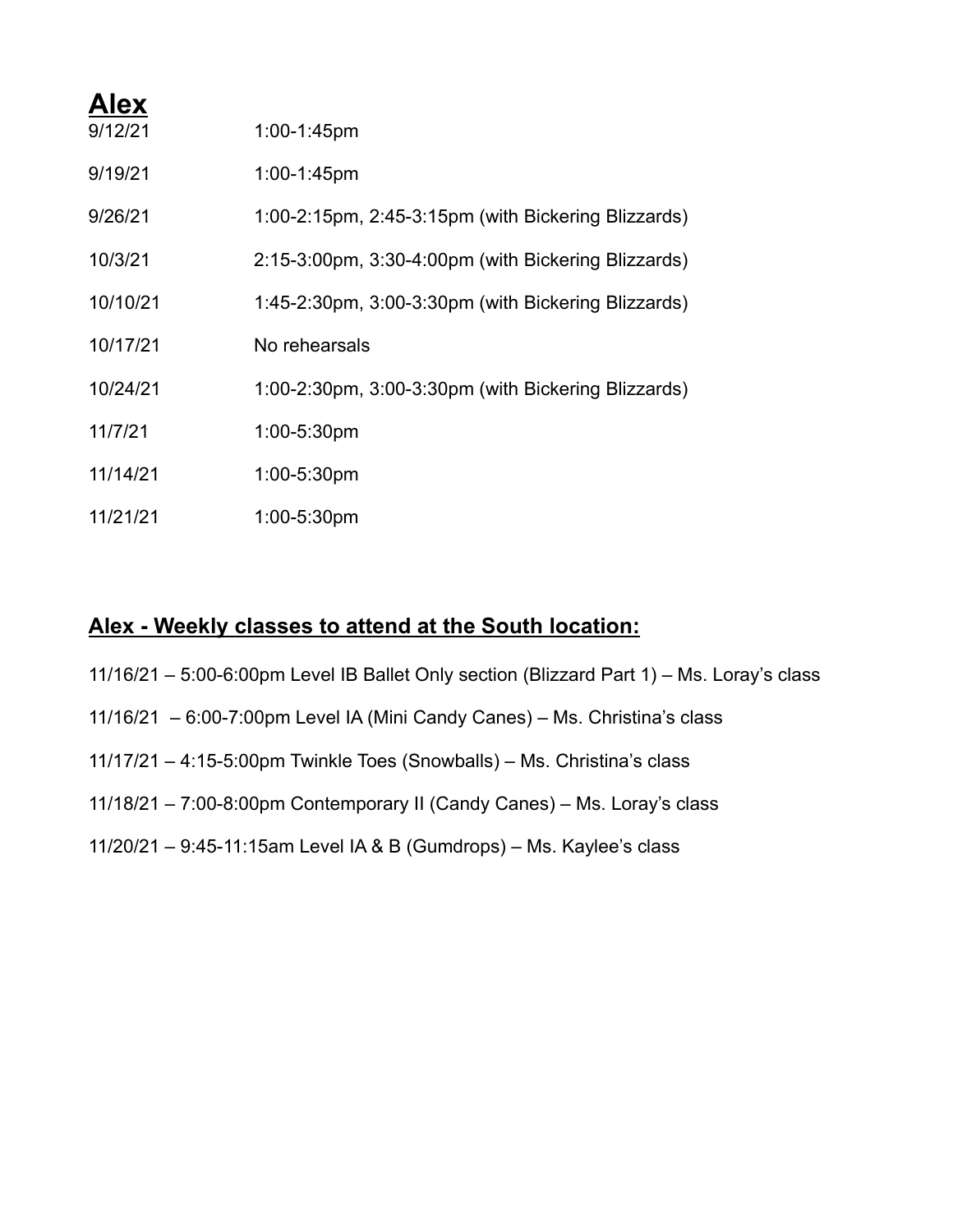## **Icicle Princess**

| 9/12/21 | $1:45-2:15$ pm |
|---------|----------------|
|         |                |

- 9/19/21 1:45-2:15pm
- 9/26/21 2:15-2:45pm
- 10/3/21 3:00-3:30pm
- 10/10/21 2:30-3:00pm
- 10/17/21 No rehearsals
- 10/24/21 2:30-3:00pm (with Kacey)
- 11/7/21 2:30-5:30pm
- 11/14/21 2:30-5:30pm
- 11/21/21 2:30-5:30pm

### **Bickering Blizzards**

| 9/12/21  | $2:15-3:00$ pm                    |
|----------|-----------------------------------|
| 9/19/21  | $2:15-3:00pm$                     |
| 9/26/21  | 2:45-3:15pm (with Kacey and Alex) |
| 10/3/21  | 3:30-4:00pm (with Kacey and Alex) |
| 10/10/21 | 3:00-3:30pm (with Kacey and Alex) |
| 10/17/21 | No rehearsals                     |
| 10/24/21 | 3:00-3:30pm (with Kacey and Alex) |
| 11/7/21  | 2:30-5:30pm                       |
| 11/14/21 | 2:30-5:30pm                       |
| 11/21/21 | 2:30-5:30pm                       |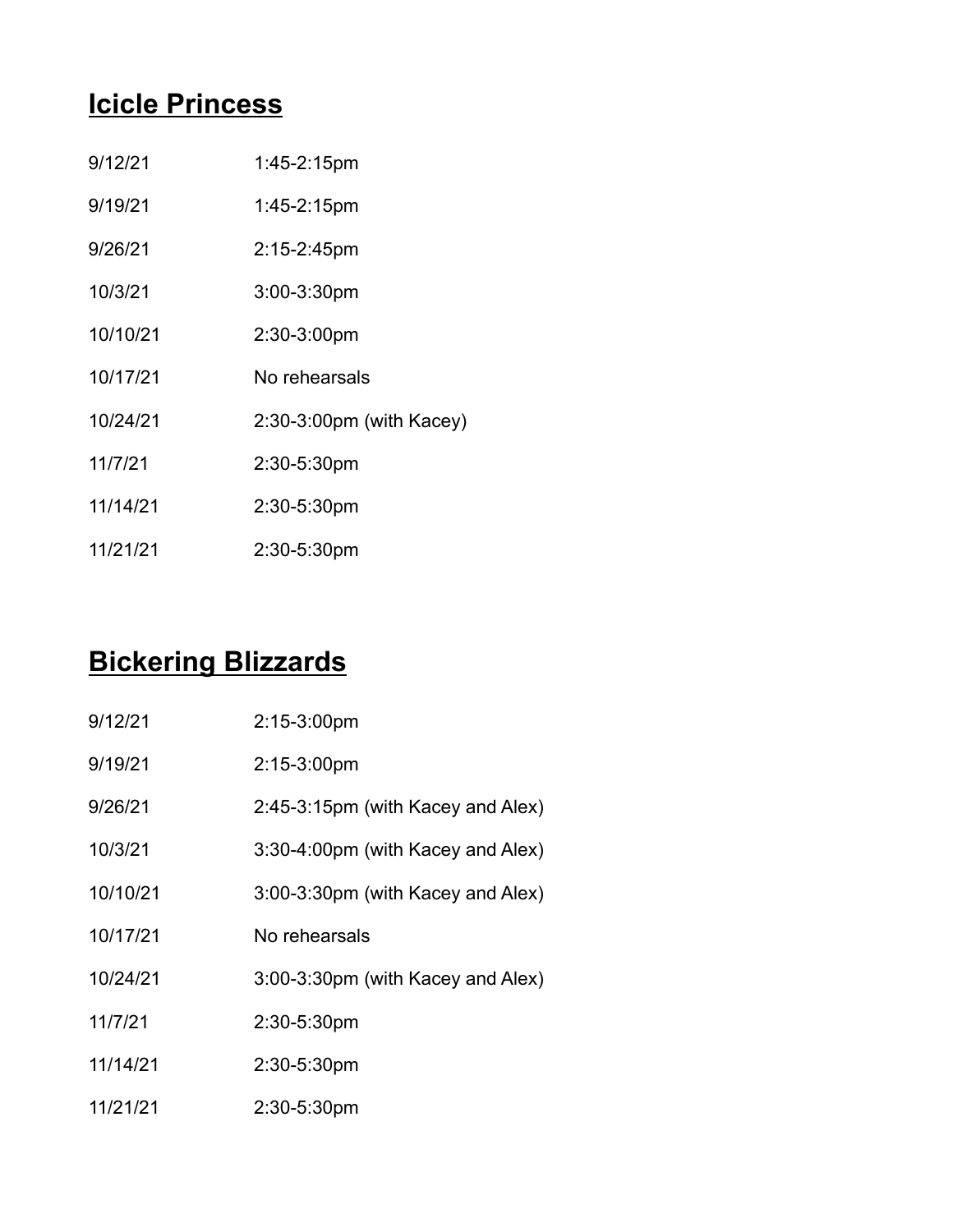# **Marshy The Mallow**

| 9/12/21  | 3:00-3:45pm                 |
|----------|-----------------------------|
| 9/19/21  | $3:00 - 3:45$ pm            |
| 9/26/21  | $3:15-3:45$ pm (with Kacey) |
| 10/3/21  | $4.00-4.30$ pm (with Kacey) |
| 10/10/21 | 3:30-4:00pm (with Kacey)    |
| 10/17/21 | No rehearsals               |
| 10/24/21 | 3:30-4:00pm (with Kacey)    |
|          |                             |
| 11/7/21  | 2:30-5:30pm                 |
| 11/14/21 | 2:30-5:30pm                 |

### **Toffee Trio**

| 9/12/21  | $3:45-4:30pm$               |
|----------|-----------------------------|
| 9/19/21  | $3:45-4:30pm$               |
| 9/26/21  | $3:45-4:30pm$               |
| 10/3/21  | 4:30-5:00pm                 |
| 10/10/21 | 4:00-4:30pm                 |
| 10/17/21 | No rehearsals               |
| 10/24/21 | $4.00-4.30$ pm (with Kacey) |
| 11/7/21  | 2:30-5:30pm                 |
| 11/14/21 | 2:30-5:30pm                 |
| 11/21/21 | 2:30-5:30pm                 |